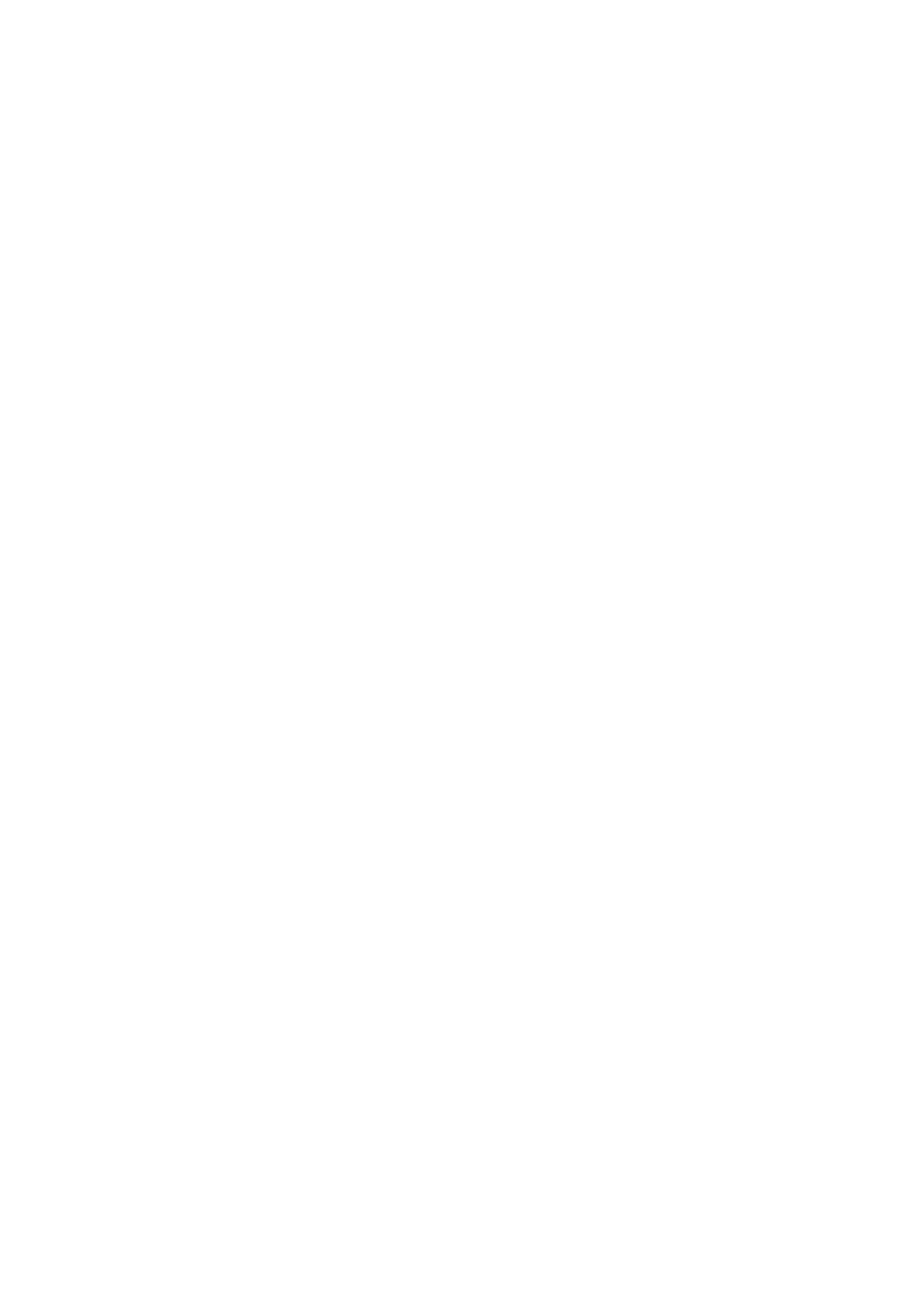# **Introduction**

As the COVID19 pandemic has spread across the world, a concurrent pandemic of information has spread with it [1]. Deemed an 'infodemic' by the World Health Organization, and described as, "an overabundance of information, some accurate, some not, that occurs during an epidemic" [2] this proliferation of data, research and opinions provides both opportunities and challenges for academics and scientists. Academics and scientists have key roles to play in the solutions to these challenges.

In March 2020, WHO Director-General Tedros Adhanom Ghebreyesus called for the need to manage the COVID19 infodemic [3]. The tendency is to approach the infodemic as challenging, and to focus predominantly on the misinformation and disinformation that spreads through informal rumour networks, social and traditional media [4] – and to see only the challenges. The flow of information also offers opportunities for embracing knowledge exchange and dissemination, however: but this depends on a better understanding of the ways in which information is exchanged. This, in turn, is dependent on how that information fits with communicative ecologies – the socio-cultural framing and analysis of the local context in which communication occurs and which shapes its meaning [5]. Such opportunities are particularly important to embrace as, in the digital age, information can spread even more quickly than viruses [6], and so public health messages that can help with disease prevention and control can be disseminated quickly, as can messages that can counter misinformation before it is able to take hold. Information – both good and bad – spreads through populations in similar ways to the spread of disease [7], potentially offering opportunities to ensure information on protective behaviours reaches at-risk populations ahead of the virus. WHO has identified five key roles in infodemic management: scan and verify evidence; explain the science; amplify the reach of messages; measure the infodemic and assess trends and impacts; and co-ordinate and govern information technology [1]. As a key stakeholder in the production, interpretation and dissemination of knowledge, the academic sector has a particularly important role to play in the first three of these.

As educators are well aware, people enjoy sharing information: the role of social diffusion in information spread is well documented [8, 9]. However, this is true even when an individual does not believe the information they are sharing [10]. Disinformation (information passed on maliciously when it is known to be false, leading to a defective information process [11]) and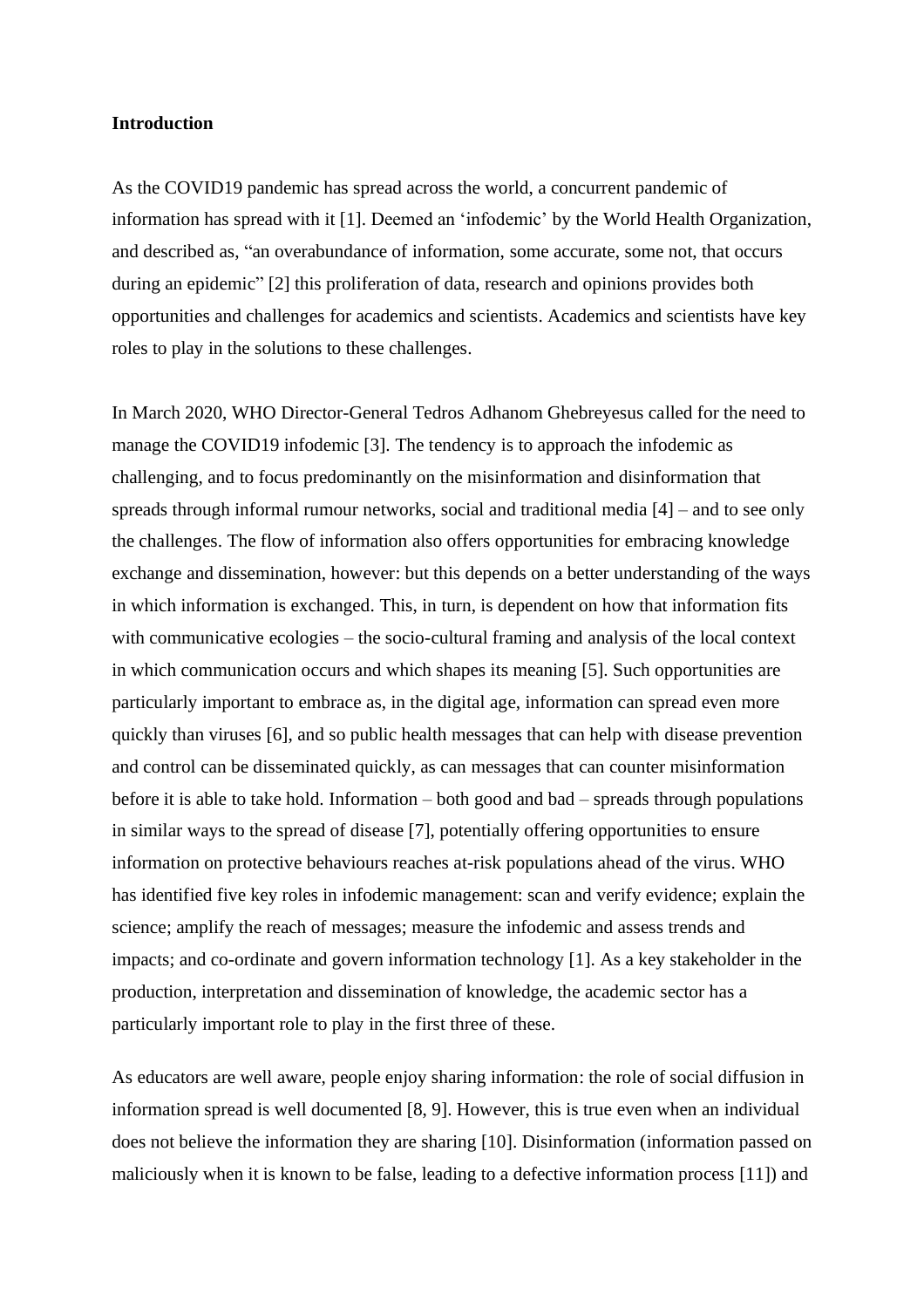misinformation [12] (false information shared in the mistaken belief that it is valid) far predate social media [13], for example as far back in history as the 'Black Death' of the 14th century, false rumours included accusations that the disease was due to Jews poisoning wells and streams [14]. Fake news has abounded through a wide variety of media and across political history [15] – including many US elections [16]. Rumours and falsehoods spread through whatever media people use to communicate: verbal, written, broadcast or digital. So too does the reliable information that can counter, correct and complete those falsehoods – as long as those who hold better information can mobilise themselves quickly and efficiently enough.

Early pioneers of communication science talked of communication as bits of information whose flow could be quantified between sender(s) and receiver(s) [17], and academics since the earliest days of the internet have considered the importance of focussing on the social construction of knowledge as well as its content [18]. More than 30 years ago, Pierre Lévy wrote about the internet as a new kind of knowledge space [19] – as transformative to knowledge flows as the development of language, notation such as writing, mathematics and cartography, and the invention of printing – but he also warned that the key challenge for humanity in the computer age was to understand how to order and process this knowledge, so that we do not simply "haul masses of information around with us" (p10). We should be heedful of this during the current pandemic: by November 2020, there were more than 76,000 academic publications on COVID19 indexed on PubMed (not including pre-prints), with new ones appearing every day – all attracting interest from lay public and media as well as the academy.

Cyberspace is an enabler that allows for the discovery, publication and application of new knowledge, the dissemination of best practices and information, and the exchange of views and opinions. It thus creates economic opportunities and a more educated workforce [20]. On the negative side, the internet also enables the spread of fake news [21], conspiracy theories [22] and misinformation [23], though often not to as great an extent that is often assumed [24, 25]. In the remainder of this paper, I will focus on key ways in which the academic community can help to combat the COVID19 infodemic: firstly by understanding what information people are looking for; by realising that even an imperfect response may be the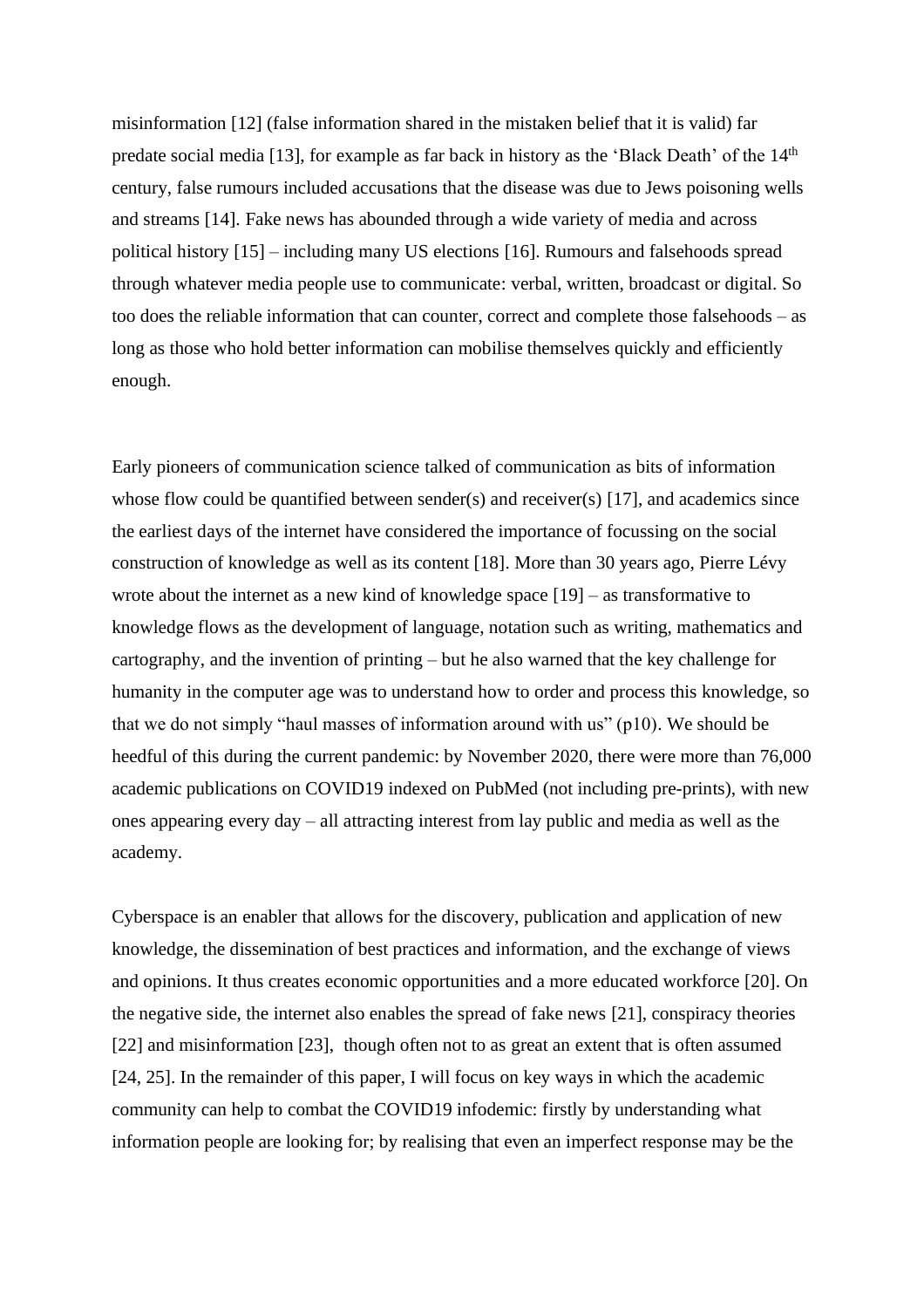best available; and by considering how non-academics receive information; and then by engaging with traditional and social media to deliver it.

# **1. Understand what information people want and where they seek it.**

During a public health emergency, people seek out more information, more actively, and from more sources, than they did beforehand [26] in order to better understand the disease and the risks it poses to them. In short, people want to learn more about the disease – something which academics, as educators, can certainly help with. Academics fulfil many of the requirements for source credibility that helps information to be believed and acted on [27].

Dashboards that track location, number and rate of increase of cases in close to real time have proved particularly popular during COVID19 and previous outbreaks. Examples include the COVID19 Dashboard produced by Johns Hopkins University [28] and Worldometer [29], as well as those presenting future projections, such as the Institute of Health Metrics and Evaluation (IHME) [30]. Academic institutions, particularly those that already monitor and collect population health data, are ideally placed to create such data trackers quickly and ensure they are populated with accurate information.

How people process such information, differs, however: some prefer to read and self-educate, while others prefer to ask questions and discuss answers in a more socially interactive environment [31, 32]. Some people struggle to process complex concepts; they may be insufficiently practiced at critical thinking [33], and vulnerable to taking sensational newspaper headlines at face value [34]. As a result, academics and experts should consider not only what information they provide, but how clearly this is explained – particularly to those who may not have a good grounding in basic science or mathematics – and how it can be disseminated across many platforms simultaneously, including those with which academics may be less familiar. This in turn requires an understanding of the communicative ecology of the population that needs to be informed.

To reach people who prefer to learn by discussion and interaction, responding to FAQs (frequently asked questions, or question and answer sessions) on popular platforms, including TV shows, radio shows, newspapers and websites can be highly beneficial. The desire to ask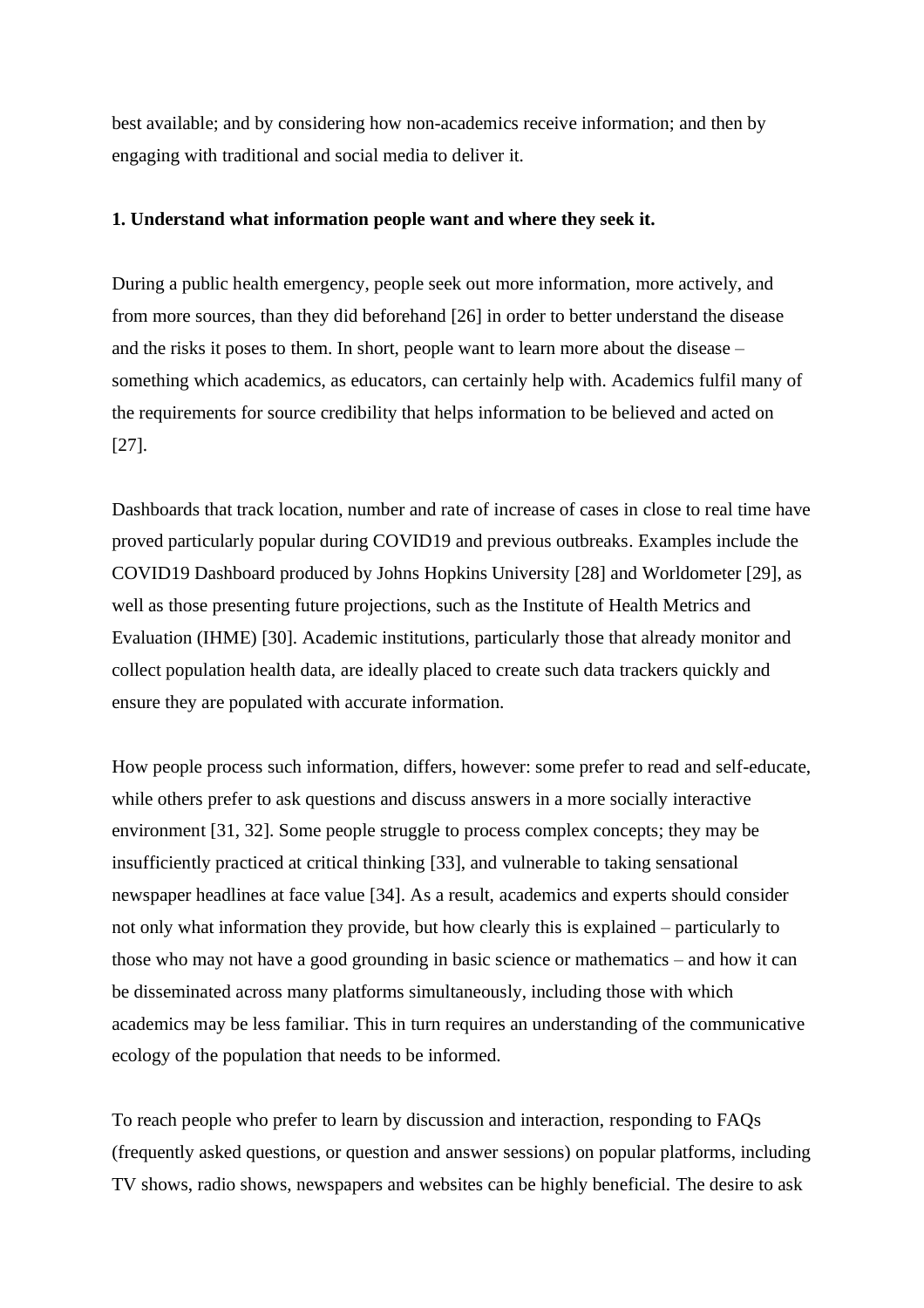questions increases the closer the risk comes and more the immediate individual perceives the risk to be [26]. The granularity of the answers required also increases. Academics contributing to FAQ sessions can enable more context-specific questions to be answered – regarding the risks associated with certain types of workplace [35], for example, or the risks to those with certain underlying health conditions. Identifying platforms through which such engagement can be provided, be those university websites, popular radio shows, AMA (Ask Me Anything) sessions on platforms such as [www.reddit.com](http://www.reddit.com/) or local newspapers will help academics to engage with local communities. Academics may also be able to anticipate what questions community members benefit from having answered but may not initially think to ask [36] and can provide further explanation of terms and data that not may be easily understood [27] or which may have been widely misunderstood.

Previous research has shown that people rarely consult only one source of information: most consult several sources, across many different platforms, and are most likely to accept information when multiple sources agree [27]. They are more likely to turn first to familiar platforms they already use and trust, and only look further if these do not provide the information they require. As most laypeople do not routinely check university websites or follow academics' Twitter feeds, this may require academics to actively seek out trusted disseminators and go to the platforms the public use, rather than expect the public to come to them. In doing this, is it worth considering that media – whether traditional or social – is not 'good' or 'bad', high quality or low: each medium is unique and shaped by the information it mediates, meaning that the better the quality of the information it is given, the better the quality of the information it can disseminate. Individuals evaluate multiple sources and do not see 'social media' as a single type of information source but differentiate between messages passed by friends and family and those from official sources and expert voices [37].

It is worth being mindful that while scientists are widely trusted to understand the facts [38], the public may have less confidence in their ability to make political decisions based on these facts [39], however. Therefore, it may help academics to consider what type of expert the public will consider them to be and where their opinion will carry the most weight.

#### **2. Be prepared to go outside of your comfort zone (but not too far).**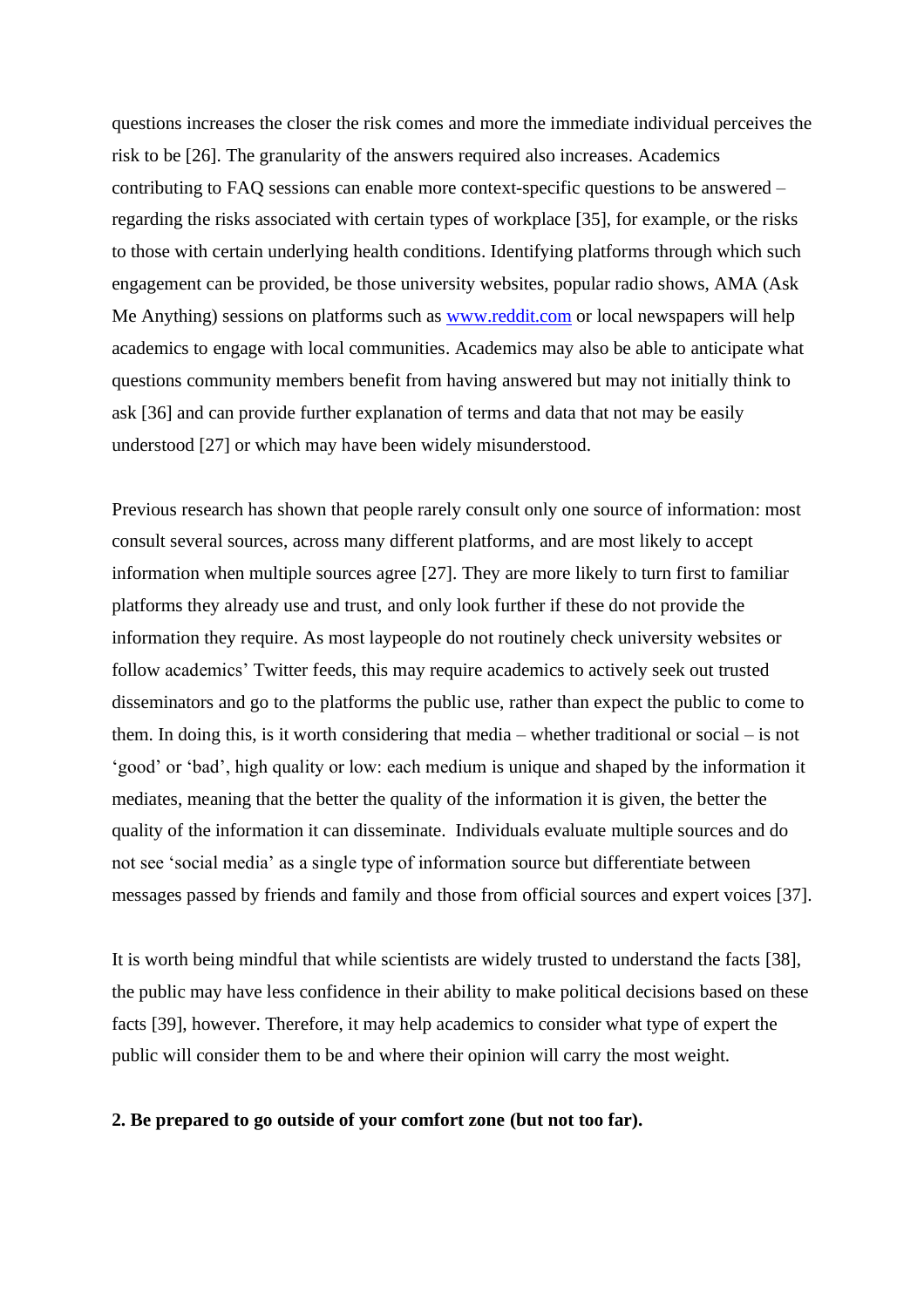A second consideration when engaging with traditional or media or social media during the COVID19 pandemic – and perhaps in apparent contradiction to the points made above – is that while academic research generally moves slowly and can take years to publish, with research findings presented to the expert community only after rigorous checking and rechecking of evidence, during the COVID19 pandemic no-one may have the equivalent expertise of a scientist who has spent a lifetime studying influenza, or HIV, or malaria. The best guess of an expert virologist, even if they are not a SARS-Cov2 expert, may be the best option available: do not be afraid to offer what expertise you have. This can be uncomfortable for academics but conspiracy theorists [40], anti-vaccination supporters [41], lockdown sceptics [42] and mask opposers [43] will not show the same restraint and misinformation thrives in a vacuum. During a fast-moving pandemic the luxury of waiting until one is 100 per cent sure before publishing a proof or discussing a hypothesis does not exist: the WHO infodemic training leans heavily on Voltaire's famous aphorism, already popular within healthcare: "don't let perfect be the enemy of the good" [44]. You may not know everything, but you will know enough to help the public to understand which mutations may change the game, and which won't; why case fatality rate estimates are likely to be much higher at the start of an epidemic than once better data becomes available; and why vaccine trials often pause for additional safety checks. Be prepared to say what you do know, even if it's not everything, and to explain why uncertainty at stages of a scientific process does not indicate failure. When a single expert is not available, the next best option is to ask a crowd [45] that can formulate an answer between its constituent members, drawing together their 'distributed' intelligence [19] and leading to consensus and agreement across a number of sources [46, 47]. This method was widely used by the American military during the Cold War, when the RAND Corporation developed the Delphi Method [48], a means by which an expert group – all of whom knew part of the answer – could collate and consolidate that knowledge when considering how the world might react to a nuclear war.

During the 2014-15 West Africa Ebola outbreak, people expressed frustration when there was a delay in the release of information and updates from official sources [31]. They would turn to less trusted sources to fill the gap – but would back-check this against the more reliable sources later, when those became available [26]. A guess from an expert is more likely to be correct than one from elsewhere but is only available if the expert is prepared to make it. Management theory often presents the importance of speaking quickly, but of being brave enough to retract if later proven wrong [49]: academics are less used to making such fast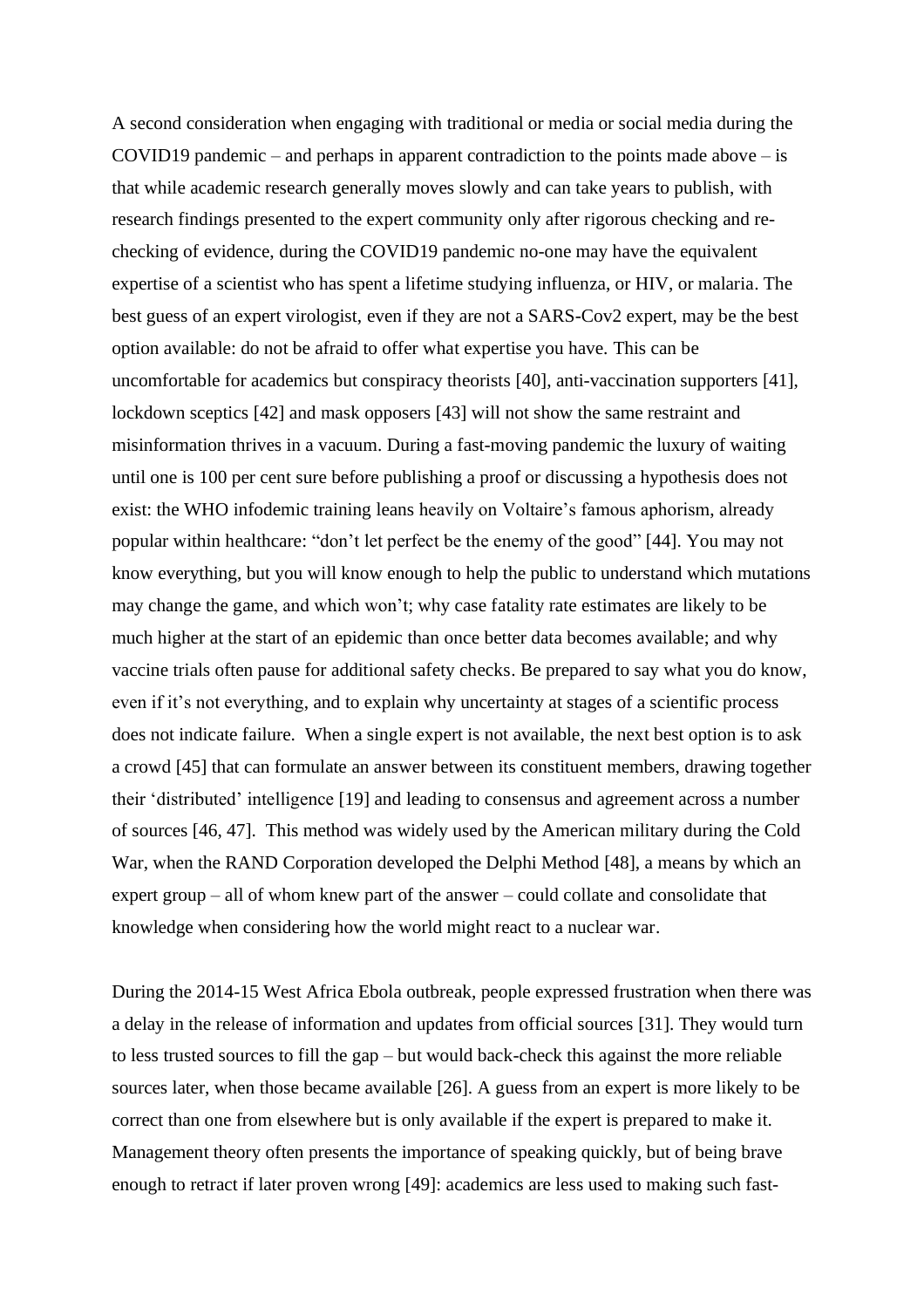moving decisions but may have a lot to learn from other fields where such practices are commonplace. Another lesson, from development studies, is how to present, evaluate and decide between a number of sub-optimal options when the most preferred choice is not available [50]. If you are not sure, and the chances are that no-one else is either, be willing to share what you do know. Even if it is incomplete and uncertain, it may be the best available.

#### **3. Consider how research will be interpreted by a non-academic audience**

During a pandemic, interest in science and scientific publications increases dramatically. People understandably want to know where the virus came from, how it spreads – due to modes of transmission and human behaviour – and what governments are and should be doing about it. Newspapers and television channels become much more interested in interviewing academics and highlighting their research. When sharing knowledge, however, consider how academic studies and findings might be received by a non-academic audience. There is much value in producing plain language summaries for journalists and the public [1] to prevent information from being misinterpreted. It is also important to anticipate what questions people are asking each other about the pandemic [36], as these may be different to the ones scientists are most interested in answering.

In April 2020, European researchers from The Netherlands and Belgium caused much concern by sharing findings that suggested aerosolised particles from joggers and cyclists had the potential to spread further than the 1.5m recommended for social distance [51]. The paper (which had not been peer reviewed, but few non-academics fully understand this process) did not suggest that this increased infection risk, simply that some viral particles being carried that far is not an impossibility and therefore warrants mindfulness of distance. The paper was interpreted by media outlets desperate for headline-grabbing stories and by members of the public with existing health anxiety, as meaning that people passed on the street by an unmasked cyclist or jogger were likely to become infected. Professor Bert Blocken, the lead author, admitted he had not expected the attention the paper attracted, nor anticipated that a study on particle aerodynamics would be interpreted as being about infection risk [52]. Similarly, articles showing that the SARS-Cov2 virus has mutated have been sensationalised in the media, with inference that these will be more deadly: to the average member of the public, the term 'mutant' brings forth images of science-fiction monsters, requiring the science journal *Nature* to print an article debunking this view [53]. Explaining, alongside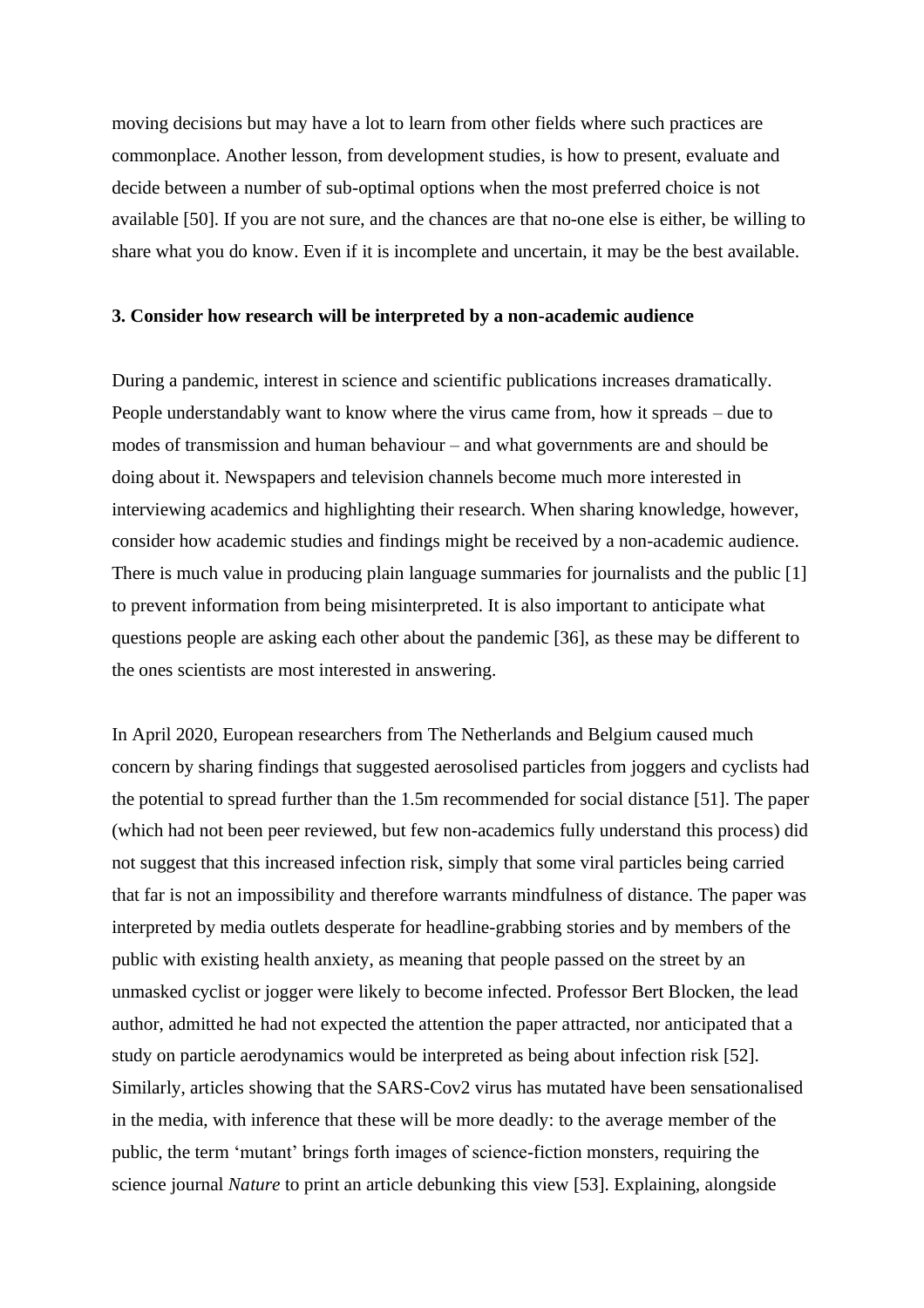research presentations at the time they are originally discussed, that such evolution is routine and not necessarily cause for alarm can help to dispel misinformation before it takes hold. Before speaking to the press, think like a journalist: how could your work be sensationalised and presented? What conclusions might a member of the public jump to? Make sure, in presenting the research, that such misinterpretations are headed off, particularly those that could lead to actual harm.

The same is true of forward projections – a term deliberately preferred in academic and policy research to 'predictions'. Projections tend to present a range of possible outcomes, the high-end of which is generally the situation that could arise if no mitigation efforts are taken, and which is therefore unlikely to come to pass if the situation is addressed. The lower bound of such predictions may represent the more likely outcome, with the reports in which the data are presented providing the roadmap of how to achieve this. Once again, however, the high estimates from such data are more likely to be sensationalised in the media as what will happen, with the mitigating strategies that should prevent them overlooked. In her report to the UK Government on the country's response to the 2009 H1N1 "Swine Flu" pandemic, Dame Diedre Hine warned that projects do not predict the future, and that this should be borne in mind whenever such predictions are discussed [54].

# **4. Engage with the media to help explain your own and others' findings to the nonacademy**

Spelling out the ways in which research and scientific data can be misinterpreted by the media and the public may seem counter-intuitive in a paper that is calling for more engagement between scientists and both traditional and social media, but in essence it is a modern-day version of the famous military mantra "know your enemy" [55] – in this case, not the SARS-Cov2 virus, but the channels and mediums through which misinformation about it might spread, perhaps more quickly than the virus itself [56], and the science (il)literacy of the receiving reader. The WHO infodemic management programme starts from the position that interventions and messages must be based on science and evidence, and must reach citizens and enable them to make informed decisions on how to protect themselves and their communities in a health emergency [1]. Scientists and public health professionals therefore have a duty, in times of uncertainty and fast-moving information construction, to help those less able to navigate the information flowing over them, to make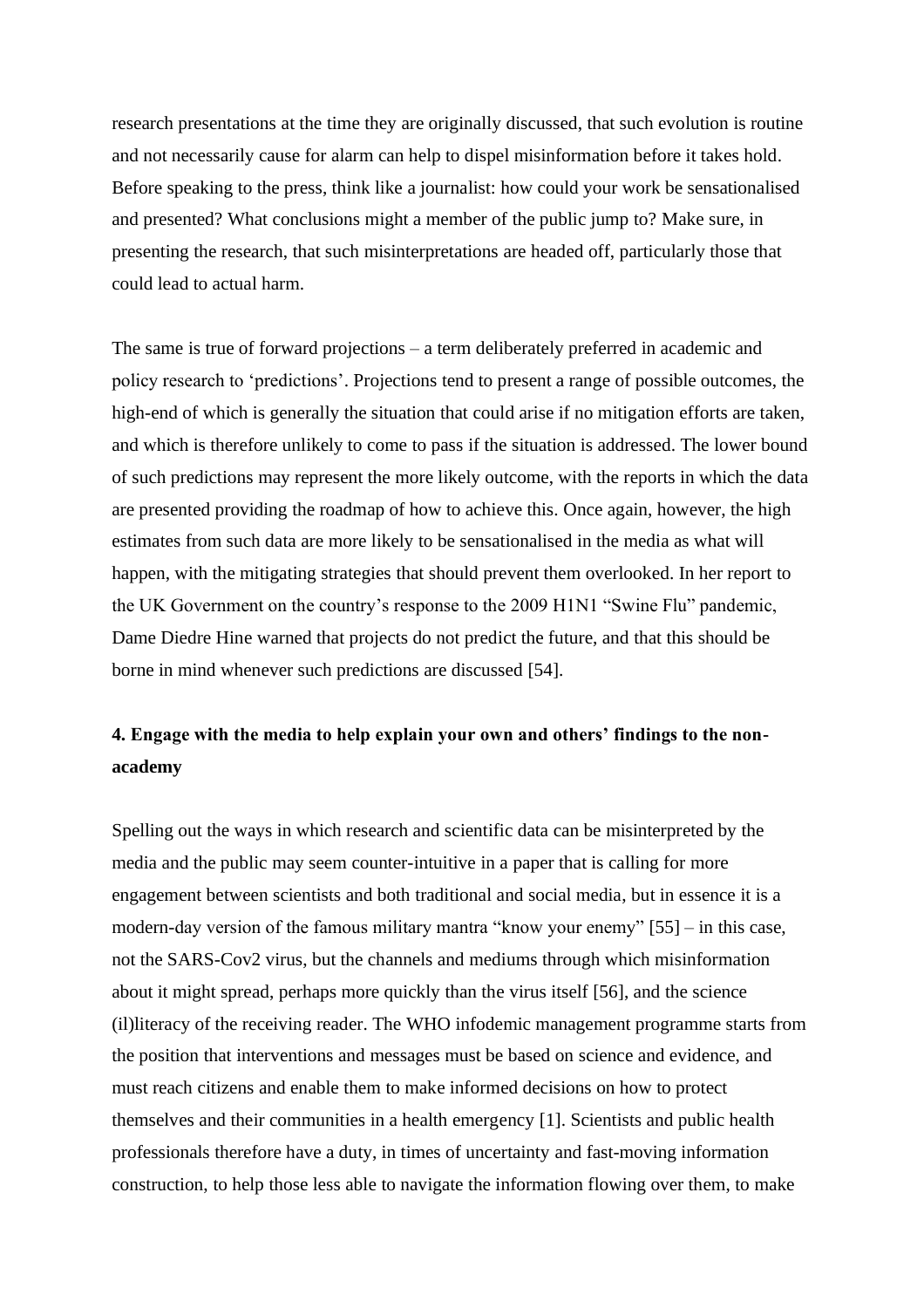complex science clearer, and to take the time and effort to avoid and correct misunderstandings [57].

It would be unfair, however, to suggest that this is not without challenges: taking a stance for science can be not only time consuming but also frustrating. In 2016, Dr Phil Williamson, a marine scientist at the University of East Anglia UK, objected to articles published in the politically-motivated *Breibart News* and *The Spectator* that refuted marine scientists' work on the links between climate change and ocean acidification, He called fellow scientists to not only communicate more widely but also to correct misinformation and errors where necessary [57]. Frustratingly, he lost an official complaint to the press commission and was openly attacked by the *Breitbart* journalist who wrote the original story [58]. Nonetheless, Williamson stands by the importance of speaking up against such anti-science. Increasingly, academic journals are encouraging health professionals and researchers to do the same, particularly against politicians who deny and denigrate science [59, 60]. News agencies such as the UK's Science Media Centre [61] are connecting more responsible media outlets with scientists and researchers who are happy to engage with them, building bridges and encouraging more accurate reporting, from which everyone benefits. But they are dependent on the cooperation of academics and scientists who are prepared to give their time and build relationships with media agencies, journalists and media platforms.

# **5. Engage with social media to fill the information vacuum and offer better information**

Academics and scientists who are reluctant to have their words mediated by a journalist can also communicate directly with the public, through social media channels. During COVID19, there have been many successful examples of this, including epidemiologist Dr Trevor Bedford who engages on Twitter [62], Dr John Campbell on YouTube [63], and the moderator team of the r/coronavirus discussion forum on [www.reddit.com](http://www.reddit.com/) [64], most of whom are research scientists, medical professionals and academic in fields including virology, epidemiology, paediatrics, public health and biosafety.

Recognising the opportunities social media offers for challenging misconceptions is particularly valuable: misinformation can be challenged directly, providing platform users with better information to challenge things they see elsewhere, while the voting systems on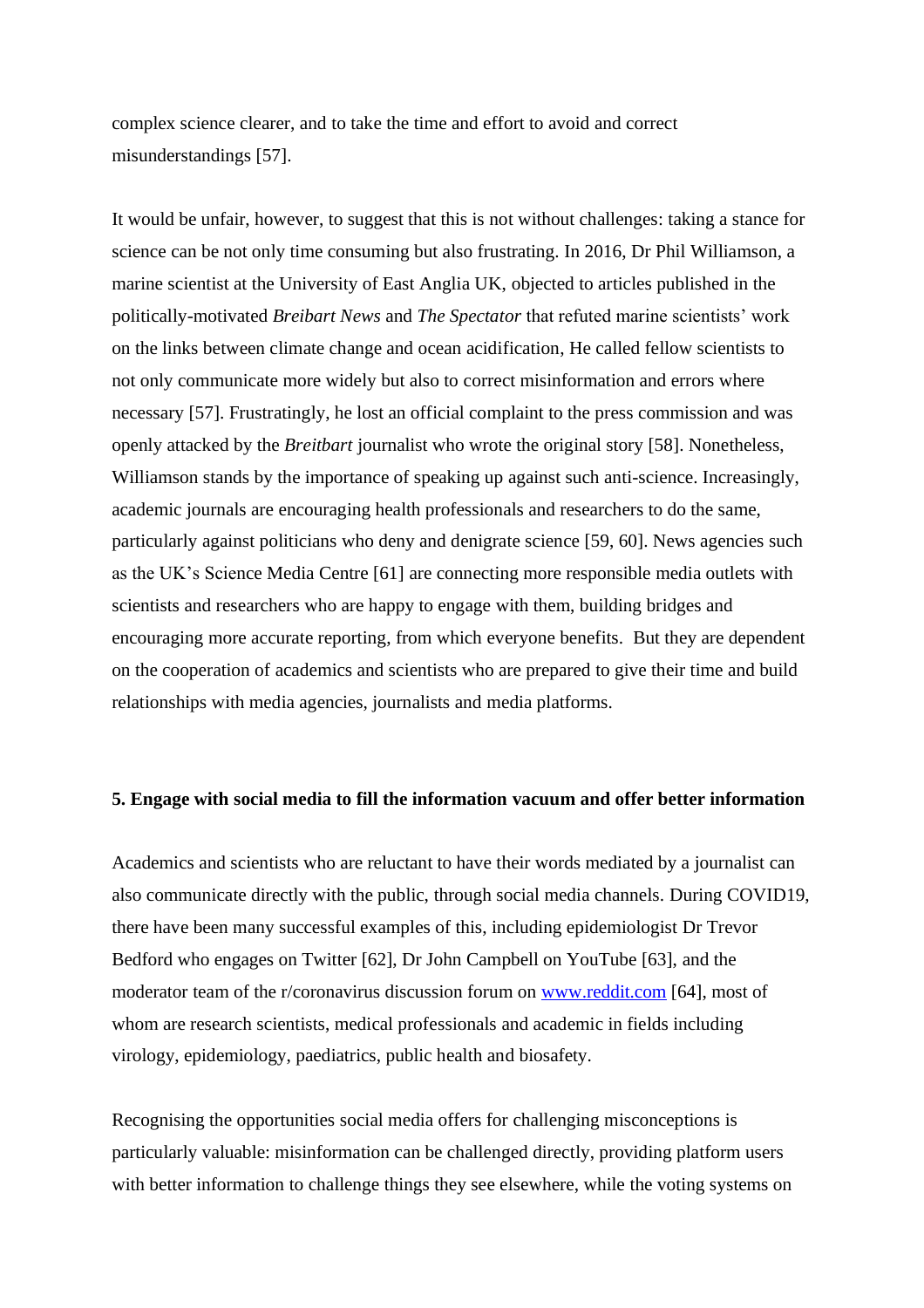websites such as reddit act as a form of quality control. Previous research has shown such voting mechanisms do tend to improve the quality of information and ensure that the better information rises to the top on platform where information is peer-curated [25].

When engaging, it is important to understand the source of the misinformation and how it has arisen: a concerned citizen who may think they are genuinely uncovering facts others are trying to hide. They may be open to explanations from scientists who understand how novel viruses emerge, biosecurity experts who understand how difficult it would be to manufacture a biological weapon and political scientists who see no immediate motive for doing so [65, 66] and change their stance once this has been explained. It is important for such experts to see the value in debunking rather than simply ignoring or censoring such information. A good example of this is the response to a preprint posted on the academic archiving site *BioRxiv* on 1 Feb 2020 [67], which seemed to imply that the SARS-Cov2 had characteristics suggestive of artificial origin. Speculation on this on the popular online platform reddit [68] was quashed not only by the reddit community itself, but also by the forum's moderator team, a number of whom were research scientists and were able to post a formal response [69]. In an interesting twist, the moderator team recruited two additional moderators from other scientists who engaged with the discussion to debunk the original paper.

Young people in particular may benefit from seeing such discussions played out: they tend to be exposed to a wider range of viewpoints online but do undertake critical fact-checking rather than accepting what they see at face value. Heightened literacy and better understanding of the issues helps such readers to think critically and to make informed decisions on what they read. Knowledge claims are validated between different audiences. Conflicts between populist and expert opinion are unavoidable; the issue is how competing claims are mediated [15]. This can have particular value where misinformation is coming from a source that should be trusted – such as former U.S. President Donald Trump, who was identified as the key source of misinformation online during the COVID19 pandemic in a study by Cornell University [70].

# **Conclusions:**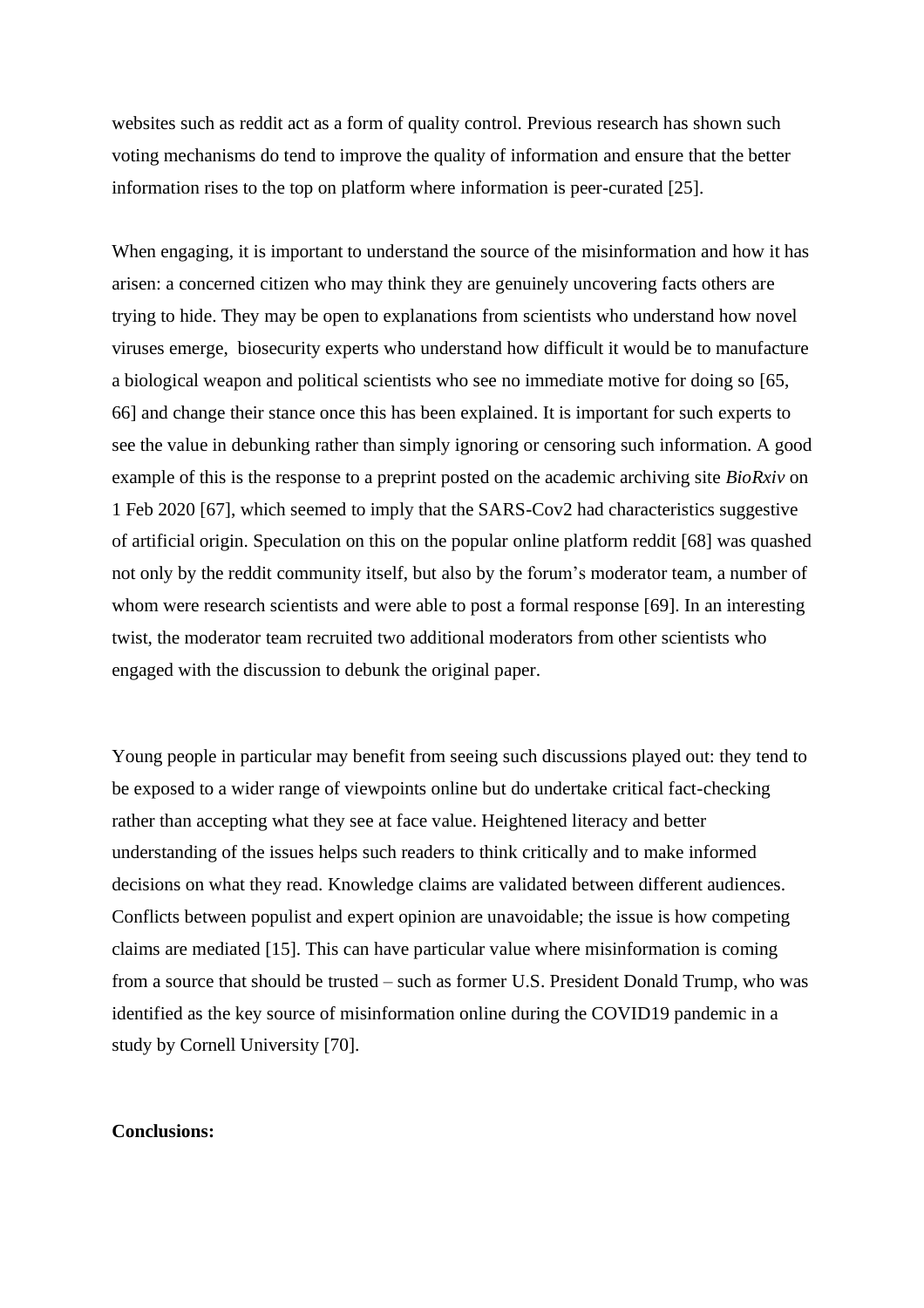We are living in an interconnected world in which the infodemic recognises no boundaries [1]. Many scientists and academics have already risen to the challenge, making suggestions of how to fight it [71], producing frameworks for action [1], and undergoing WHO training in infodemic management [72]. Leading academics [60] and entire academic journals [73] have taken a political stance against the misinformation spread by Donald Trump, stressing the greater value of Joe Biden's pro-science approach to the pandemic. Whether this had an impact on the U.S. election results or not, it certainly signalled to the U.S. public who the scientists and academics thought was best placed to steer their country through the most serious pandemic of their lifetime. All of us have a similar role to play. All of us are educators. We work with evidence and facts, shape them into knowledge and send that knowledge out into the world where it changes lives, shapes the future and empowers others. As the way knowledge is collected, discussed, shaped, stored, disseminated and accessed evolves, academics and scientists must evolve with it. We must ride the infodemic wave so that, just as with the COVID19 pandemic itself, we stay ahead of, and flatten, its curve.

#### **Citations**

[1] Tangcharoensathien V, Calleja N, Nguyen T, Purnat T, D'Agostino M, Garcia-Saiso S, Landry M, Rashidian A, Hamilton C, AbdAllah A, Ghiga I. Framework for managing the COVID-19 infodemic: methods and results of an online, crowdsourced WHO technical consultation. Journal of medical Internet research. 2020;22(6):e19659.

[2] Coronavirus disease 2019 (COVID-19) situation report – 86. World Health Organization. 2020 Apr 15. Available from: [https://www.who.int/docs/default-source/coronaviruse/](https://www.who.int/docs/default-source/coronaviruse/situation-reports/20200415-sitrep-86-covid-19.pdf?sfvrsn=c615ea20_6) [situation-reports/20200415-sitrep-86-covid-19.pdf?sfvrsn=c615ea20\\_6](https://www.who.int/docs/default-source/coronaviruse/situation-reports/20200415-sitrep-86-covid-19.pdf?sfvrsn=c615ea20_6) [accessed 2020-11- 18]

[3] Risk communication and community engagement readiness and response to coronavirus disease (COVID-19): interim guidance, 19 March 2020. World Health Organization. Available from: [https://www.who.int/publications-detail/risk-communication-and](https://www.who.int/publications-detail/risk-communication-and-community-engagement-readiness-and-initial-response-for-novel-coronaviruses-(-ncov))[community-engagement-readiness-and-initial-response-for-novel-coronaviruses-\(-ncov\)](https://www.who.int/publications-detail/risk-communication-and-community-engagement-readiness-and-initial-response-for-novel-coronaviruses-(-ncov)) [accessed 2020-11-18]

[4] Wardle, C., and Hossein D. Thinking about 'information disorder': formats of misinformation, disinformation, and mal-information. In: *Ireton, Cherilyn; Posetti, Julie (Eds). Journalism,'fake news'& disinformation.* Paris: Unesco(2018): 43-54.

[5] Hearn, G.N. and Foth, M., 2007. Communicative ecologies: Editorial preface. Electronic Journal of Communication, 17(1-2).

[6] Funk, S. and Jansen, V.A., 2013. The talk of the town: modelling the spread of information and changes in behaviour. In: *Modeling the interplay between human behavior and the spread of infectious diseases* (pp. 93-102). Springer, New York, NY.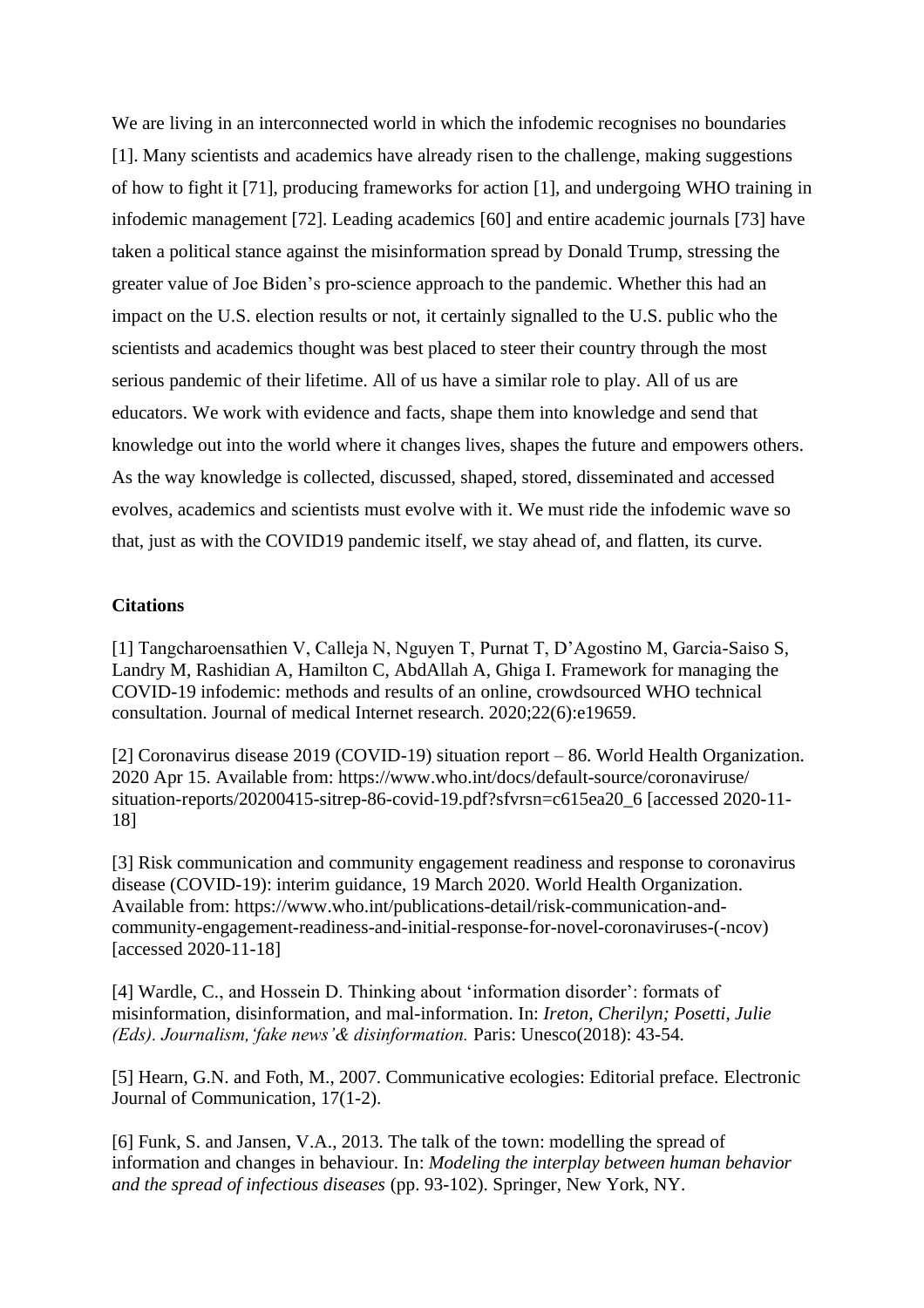[7] Kucharski, A., 2016. Study epidemiology of fake news. Nature, 540(7634), pp.525-525.

[8] Bakshy, E., Rosenn, I., Marlow, C. and Adamic, L., 2012, April. The role of social networks in information diffusion. In Proceedings of the 21st international conference on World Wide Web (pp. 519-528).

[9] Guille, A., Hacid, H., Favre, C. and Zighed, D.A., 2013. Information diffusion in online social networks: A survey. ACM Sigmod Record, 42(2), pp.17-28.

[10] Karlova, N.A. and Fisher, K.E., 2013. A social diffusion model of misinformation and disinformation for understanding human information behaviour. IR Information Research (18)1, March 2013.

[11] Fallis, D., 2015. What is disinformation?. Library Trends, 63(3), pp.401-426.

[12] Godfrey-Smith, P., 1989. Misinformation. Canadian Journal of Philosophy, 19(4), pp.533-550.

[13] Acevedo, C.G.F., 2020. From Cholera to COVID-19: A Historical Review of Misinformation during Pandemics. Progressio, 14.

[14] Cohn Jr, S.K., 2007. The Black Death and the burning of Jews. Past and Present, 196(1), pp.3-36.

[15] Law, A., 2017. Post-truth and fake news. Media Education Journal, 61, pp.3-6.

[16] Pomerantsev, P., 2016. Why we're post-fact. Accessed from: https://granta. com/whywere-post-fact. [Accessed 2020-11-18]

[17] Shannon, C. E. & Weaver, W. (1949). The mathematical theory of communication. Urbana, IL: University of Illinois Press.

[18] Tuominen, K. and Savolainen, R., 1997, August. A social constructionist approach to the study of information use as discursive action. In Proceedings of an international conference on Information seeking in context (pp. 81-96).

[19] Lévy, P. and Bononno, R., 1997. Collective intelligence: Mankind's emerging world in cyberspace. Perseus books.

[20] Cukor, P. and McKnight, L., 2001. Knowledge networks, the Internet, and development. Fletcher F. World Aff., 25, p.43.

[21] Lazer, D.M., Baum, M.A., Benkler, Y., Berinsky, A.J., Greenhill, K.M., Menczer, F., Metzger, M.J., Nyhan, B., Pennycook, G., Rothschild, D. and Schudson, M., 2018. The science of fake news. Science, 359(6380), pp.1094-1096.

[22] Del Vicario, M., Bessi, A., Zollo, F., Petroni, F., Scala, A., Caldarelli, G., Stanley, H.E. and Quattrociocchi, W., 2016. The spreading of misinformation online. Proceedings of the National Academy of Sciences, 113(3), pp.554-559.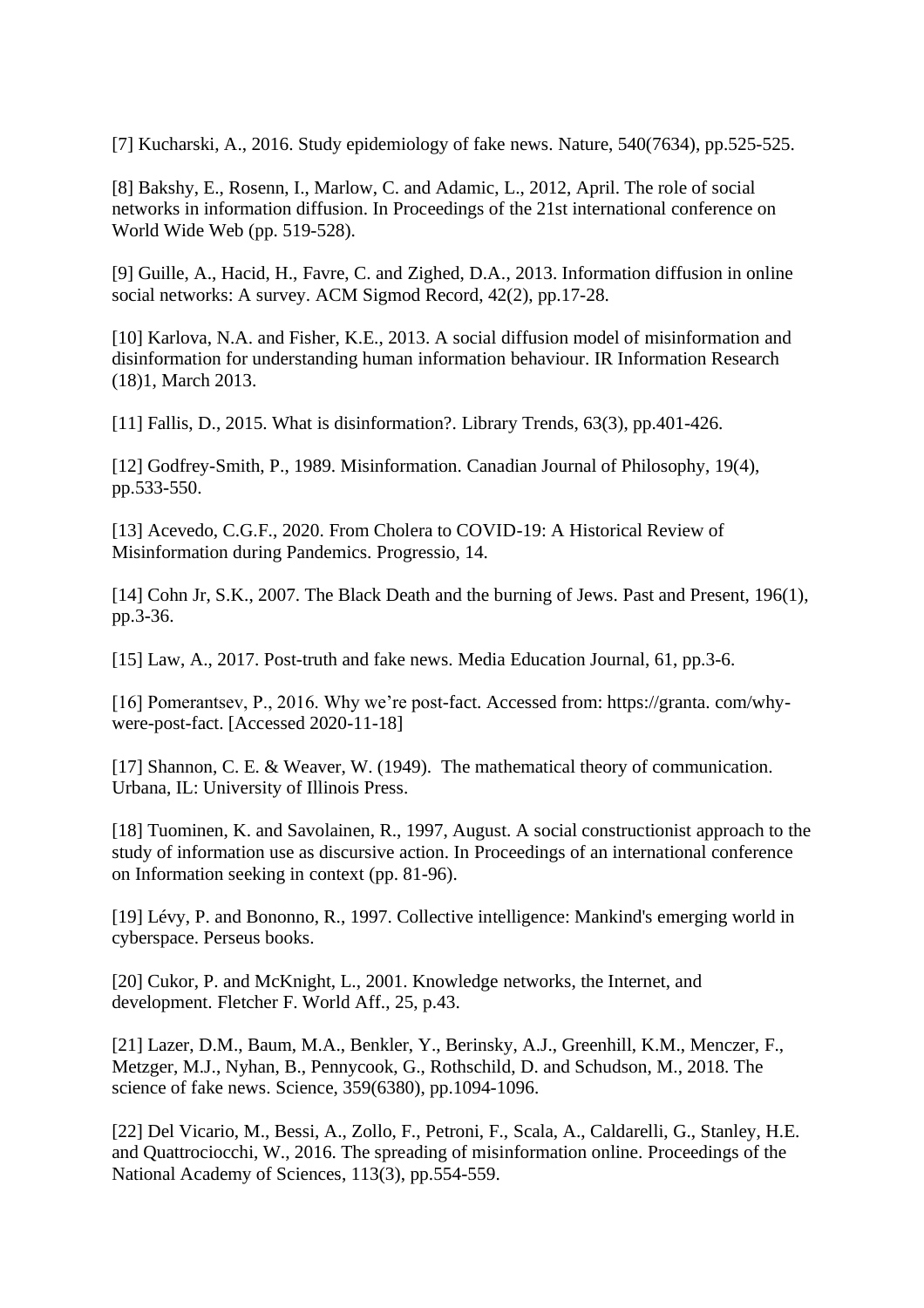[23] Keshavarz, H., 2014. How credible is information on the Web: Reflections on misinformation and disinformation. Infopreneurship Journal, 1(2), pp.1-17.

[24] Guess, A., Nagler, J. and Tucker, J., 2019. Less than you think: Prevalence and predictors of fake news dissemination on Facebook. Science advances, 5(1), p.eaau4586.

[25] Cole, J., Watkins, C. and Kleine, D., 2016. Health advice from internet discussion forums: how bad is dangerous?. Journal of medical Internet research, 18(1), p.e4.

[26] Cole, J. and Watkins, C., 2015. International employees' concerns during serious disease outbreaks and the potential impact on business continuity: Lessons identified from the 2014– 15 West African Ebola outbreak. Journal of business continuity & emergency planning, 9(2), pp.149-162.

[27] Wathen, C.N. and Burkell, J., 2002. Believe it or not: Factors influencing credibility on the Web. Journal of the American society for information science and technology, 53(2), pp.134-144.

[28] COVID-19 Dashboard by the Center for Systems Science and Engineering (CSSE) at Johns Hopkins University (JHU). Available from: [https://coronavirus.jhu.edu/map.html,](https://coronavirus.jhu.edu/map.html) [Accessed 2020-11-18]

[29] Worldometers. Available from:<https://www.worldometers.info/coronavirus/> [Accessed 2020-11-18]

[30] Institute of Health Metrics, COVID-19 Projections. Available from: [https://covid19.healthdata.org/global?view=total-deaths&tab=trend,](https://covid19.healthdata.org/global?view=total-deaths&tab=trend) [Accessed 2020-11-18]

[31] Biggs, J.B., 1987. Student Approaches to Learning and Studying. Research Monograph. Australian Council for Educational Research Ltd., Radford House, Frederick St., Hawthorn 3122, Australia.

[32] Fleming, N. D. (2001). Teaching and learning styles: VARK strategies. IGI Global.

[33] Ichsan, Ilmi Zajuli, and Henita Rahmayanti. "HOTSEP: Revised Anderson's Taxonomy in Environmental Learning of COVID-19." European Journal of Educational Research 9, no. 3 (2020): 1257-1265.

[34] Chaiuk, T.A. and Dunaievska, O.V., 2020. Fear Culture in Media: An Examination on Coronavirus Discourse. Journal of History Culture and Art Research, 9(2), pp.184-194.

[35] Murphy, J., 2014. Eye on Ebola: FAQs for optometrists: don't participate in the panic, but do take reasonable and responsible precautions. Review of Optometry, 151(11), pp.4-7.

[36] Carter, S.E., Gobat, N., Zambruni, J.P., Bedford, J., Van Kleef, E., Jombart, T., Mossoko, M., Nkakirande, D.B., Colorado, C.N. and Ahuka-Mundeke, S., 2020. What questions we should be asking about COVID-19 in humanitarian settings: perspectives from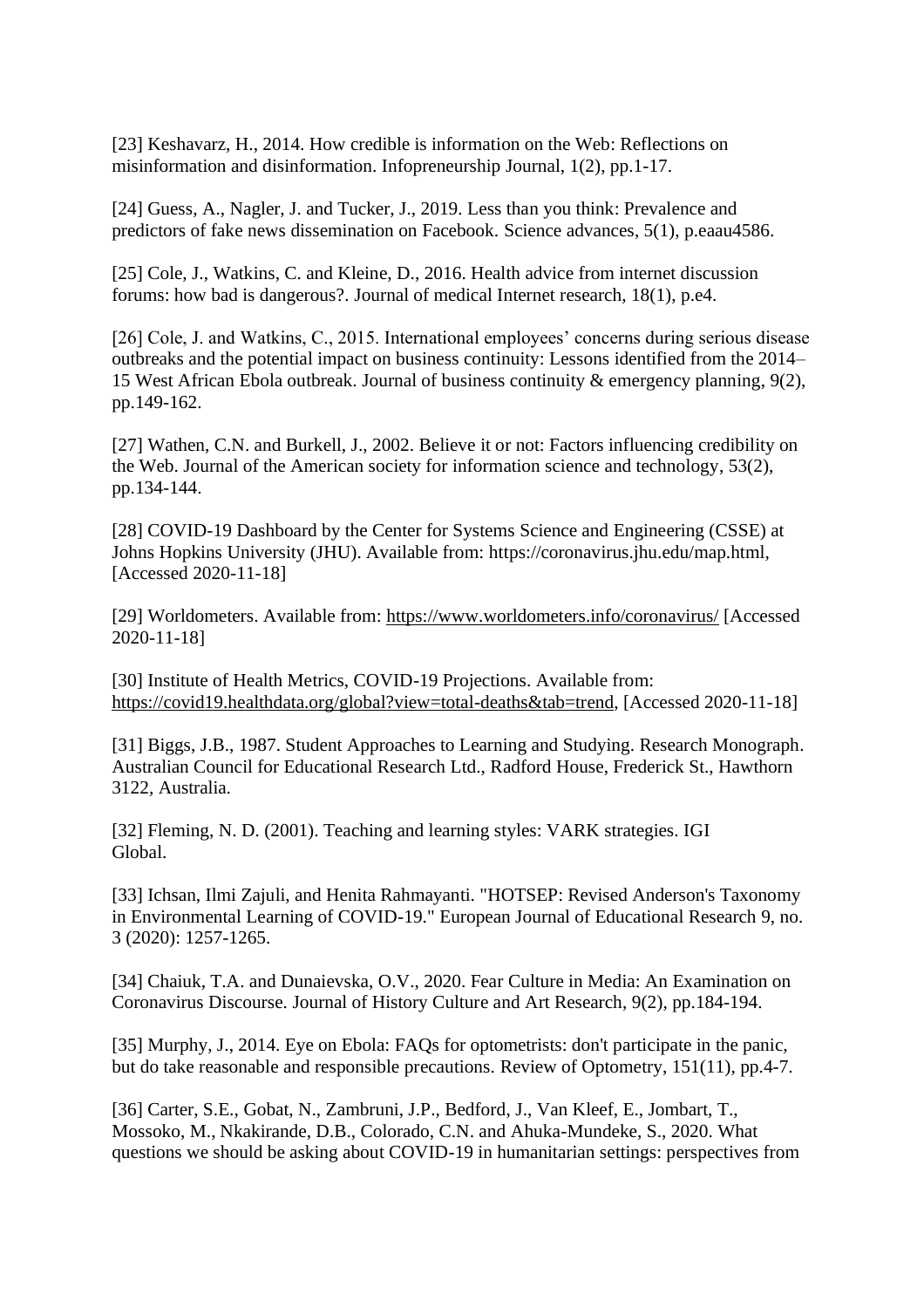the Social Sciences Analysis Cell in the Democratic Republic of the Congo. BMJ Global Health, 5(9), p.e003607.

[37] Cole J. 2017. The Role of Online Discussion Forums During a Public Health Emergency. (Doctoral Thesis, Royal Holloway, University of London.)

[38] Evans, J.H. and Hargittai, E., 2020. Who Doesn't Trust Fauci? The Public's Belief in the Expertise and Shared Values of Scientists in the COVID-19 Pandemic. Socius, 6, p.2378023120947337.

[39] Cairney, P. and Wellstead, A., 2020. COVID-19: Effective policymaking depends on trust in experts, politicians, and the public. Policy Design and Practice, pp.1-14.

[40] Allington, D., Duffy, B., Wessely, S., Dhavan, N. and Rubin, J., 2020. Health-protective behaviour, social media usage and conspiracy belief during the COVID-19 public health emergency. Psychological medicine, pp.1-7.

[41] Burki, T., 2020. The online anti-vaccine movement in the age of COVID-19. The Lancet Digital Health, 2(10), pp.e504-e505.

[42] Brzezinski, A., Kecht, V., Van Dijcke, D. and Wright, A.L., 2020. Belief in science influences physical distancing in response to covid-19 lockdown policies. University of Chicago, Becker Friedman Institute for Economics Working Paper, (2020-56).

[43] Grimes, D.R., 2020. Health disinformation & social media: The crucial role of information hygiene in mitigating conspiracy theory and infodemics. EMBO reports, 21(11), p.e51819.

[44] McPherson, K., 1994. The Cochrane Lecture. The best and the enemy of the good: randomised controlled trials, uncertainty, and assessing the role of patient choice in medical decision making. Journal of Epidemiology & Community Health, 48(1), pp.6-15.

[45] Aitamurto, T. (2016, January). Collective Intelligence in Law Reforms: When the Logic of the Crowds and the Logic of Policymaking Collide. In System Sciences (HICSS), 2016 49th Hawaii International Conference on (pp. 2780- 2789). IEEE.

[46] Diviani, N., Putte, B., Giani, S., & Weert, J. C. M. (2015). Low health literacy and evaluation of online health information: a systematic review of the literature. Journal of Medical Internet Research, 17(5).

[47] Whitelaw, N., Bhattacharya, S., McLernon, D., & Black, M. (2014). Internet information on birth options after caesarean compared to the RCOG patient information leaflet; a web survey. BMC pregnancy and childbirth, 14(1), 361

[48] Dalkey, N. (1969). An experimental study of group opinion: the Delphi method. Futures, 1(5), 408-426.

[49] Hlavacek, J., Maxwell, C. and Williams, J., 2009. Learn from new product failures. Research-Technology Management, 52(4), pp.31-39.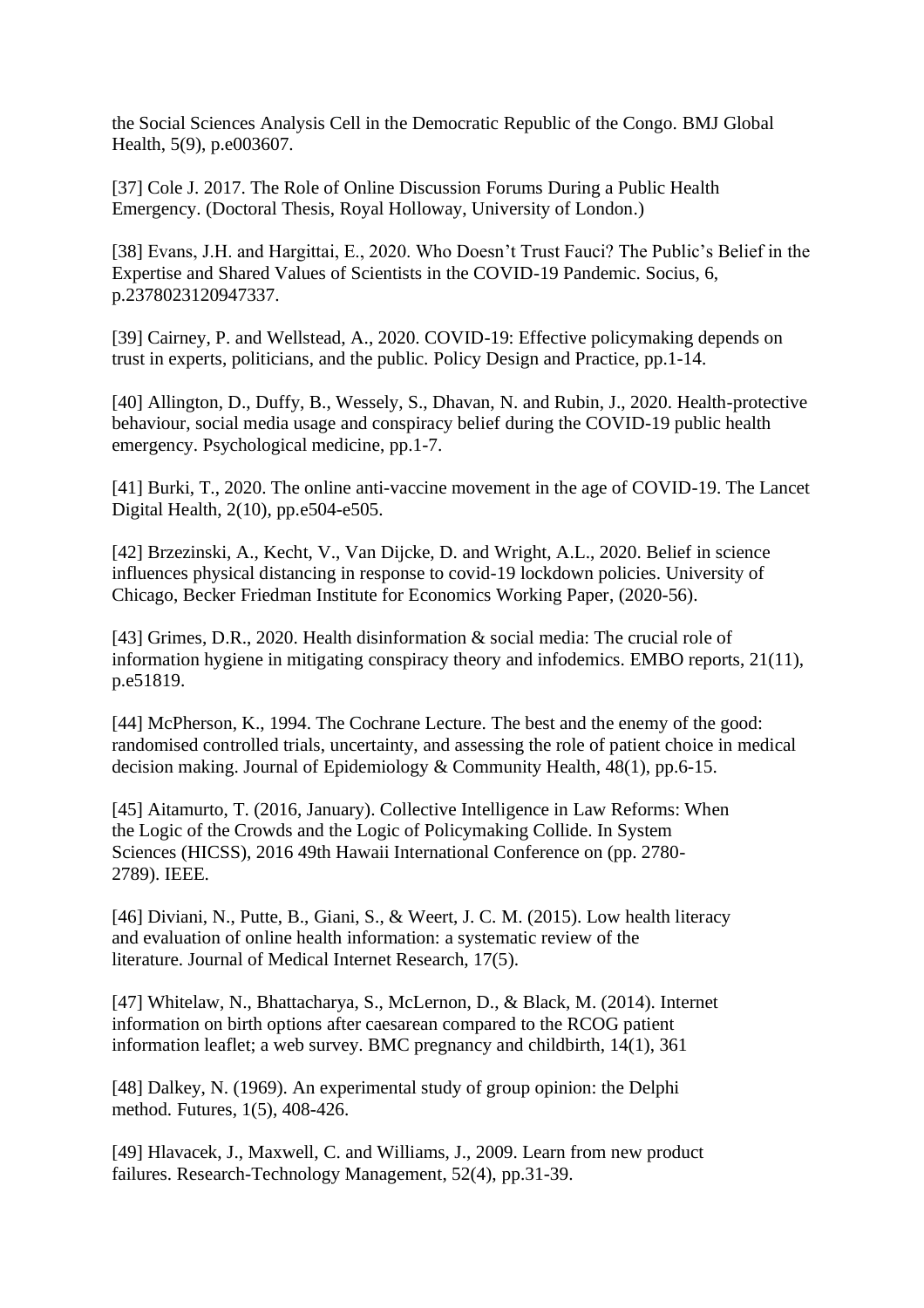[50] Sen, A., 1997. Maximization and the Act of Choice. Econometrica: Journal of the Econometric Society, pp.745-779.

[51] Blocken, Bert, F. Malizia, T. van Druenen, and T. Marchal. Towards aerodynamically equivalent COVID19 1.5 m social distancing for walking and running. Questions and Answers. Available from: http://www. urbanphysics. net/COVID19. html [Accessed 2020- 11-18]

[52] Neiler, E. Are Running or Cycling Actually Risks for Spreading COVID19? Wired, 14 April 2020. Available from: [https://www.wired.com/story/are-running-or-cycling-actually](https://www.wired.com/story/are-running-or-cycling-actually-risks-for-spreading-covid-19/)[risks-for-spreading-covid-19/](https://www.wired.com/story/are-running-or-cycling-actually-risks-for-spreading-covid-19/) [Accessed 2020-11-13]

[53] Callaway, E., 2020. The coronavirus is mutating-does it matter?. Nature, 585(7824), pp.174-177.

[54] Hine, D., 2011. The 2009 Influenza Pandemic: An independent review of the UK response to the 2009 influenza pandemic. Cabinet Office.

[55] Maxwell, D.N., Perl, T.M. and Cutrell, J.B., 2020. " The Art of War" in the Era of Coronavirus Disease 2019 (COVID-19). Clinical infectious diseases: an official publication of the Infectious Diseases Society of America.

[56] Funk, S., Gilad, E., Watkins, C. and Jansen, V.A., 2009. The spread of awareness and its impact on epidemic outbreaks. Proceedings of the National Academy of Sciences, 106(16), pp.6872-6877.

[57] Williamson, P., 2016. Take the time and effort to correct misinformation. Nature, 540(7632), pp.171-171.

[58] Delingpole, J. 2017. Degingpole: How I Totally Crushed the Ocean Acidification Alarmist Loons. Breitbart, 9 Jan 2017. Available from: [https://www.breitbart.com/europe/2017/01/09/delingpole-how-i-totally-crushed-the-ocean](https://www.breitbart.com/europe/2017/01/09/delingpole-how-i-totally-crushed-the-ocean-acidification-alarmist-loons/)[acidification-alarmist-loons/](https://www.breitbart.com/europe/2017/01/09/delingpole-how-i-totally-crushed-the-ocean-acidification-alarmist-loons/) [Accessed 2020-13-2020].

[59] Knight, V., 2020. US election: How covid-19 pushed doctors into the political arena like never before. bmj, 371.

[60] Frumkin, H. and Myers, S.S., 2020. Planetary health and the 2020 US election. The Lancet, 396(10257), pp.1048-1050.

[61] Science Media Centre. Available from [https://www.sciencemediacentre.org](https://www.sciencemediacentre.org/) [Accessed 2020-11-13].

[62] Trevor Beford, Twitter Feed, Available from: [https://twitter.com/trvrb?ref\\_src=twsrc%5Egoogle%7Ctwcamp%5Eserp%7Ctwgr%5Eauthor](https://twitter.com/trvrb?ref_src=twsrc%5Egoogle%7Ctwcamp%5Eserp%7Ctwgr%5Eauthor) [Accessed 2020-11-18]

[63] Dr John Campbell, YouTube Channel. Available from: <https://www.youtube.com/channel/UCF9IOB2TExg3QIBupFtBDxg> [Accessed 2020-11-18].